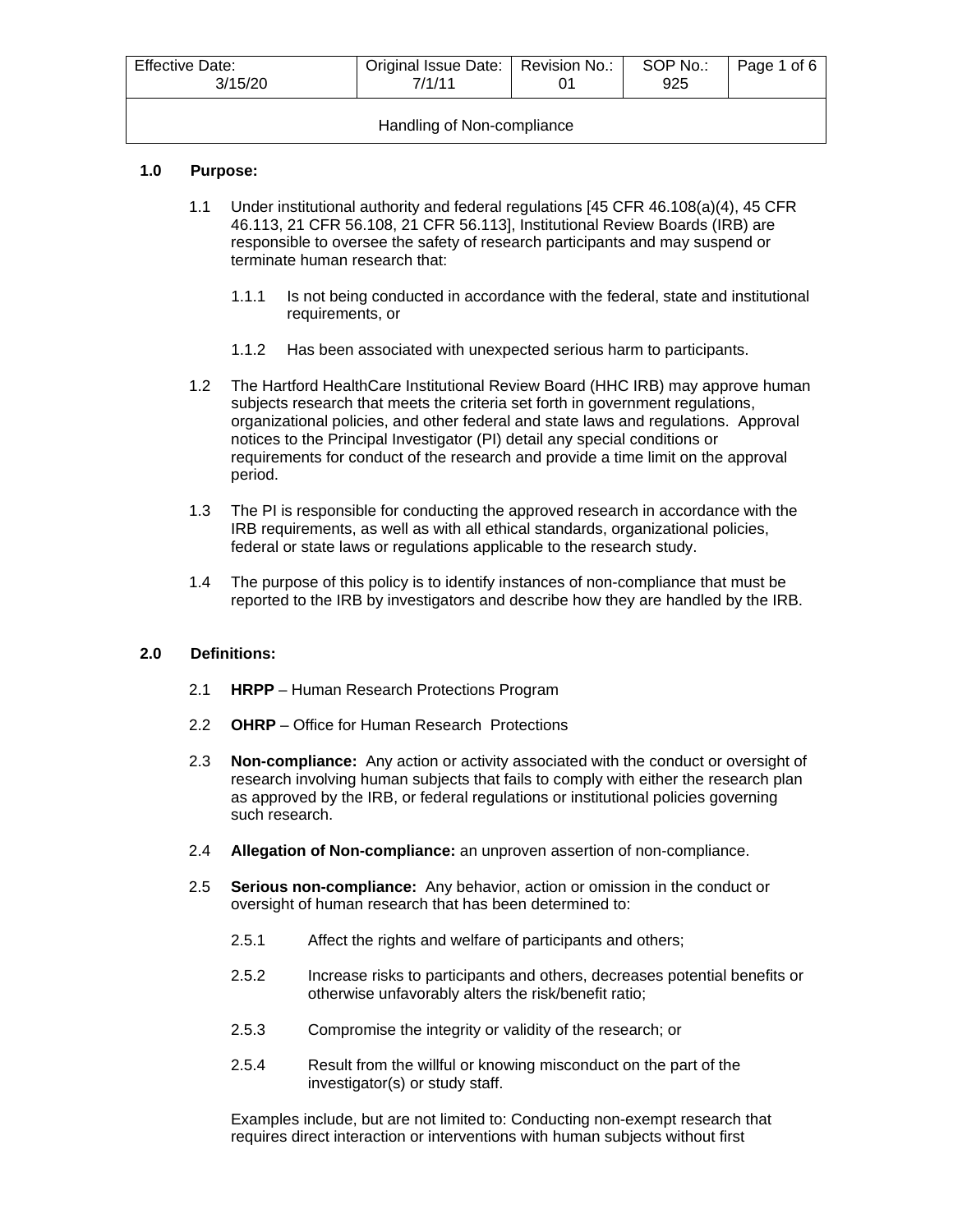| <b>Effective Date:</b><br>3/15/20 | Original Issue Date:   Revision No.:<br>7/1/11 | SOP No.:<br>925 | Page 2 of 6 |
|-----------------------------------|------------------------------------------------|-----------------|-------------|
|                                   |                                                |                 |             |

### Handling of Non-compliance

obtaining IRB approval; enrolling subjects who fail to meet the inclusion or exclusion criteria in a protocol that involves greater than minimal risk and that, in the opinion of the IRB Chair, designee or convened IRB, places the participants at greater risk; or failure to report adverse events, unanticipated problems, or substantive changes to the proposed protocol without seeking approval from the IRB.

- 2.6 **Continuing Non-compliance:** A pattern of non-compliance that if allowed to continue is likely to increase risk to subjects, adversely affect the rights, welfare and safety of research subjects, or adversely affect the scientific integrity of the study.
- 2.7 **Non-serious and Non-continuing Non-compliance:** any behavior, action or omission in the conduct or oversight of research involving human subjects that deviates from the approved research plan, federal regulations or institutional policies but, because of its nature, research project or subject population, does not:
	- 2.7.1 Place, or have the potential to place, participants and others at greater risk than previously anticipated;
	- 2.7.2 Have a substantive effect on the value of the data collected; and
	- 2.7.3 Result from willful or knowing misconduct on the part of the investigator(s) or study staff.

Examples include, but are not limited to: Changing study personnel without notifying the IRB; shortening the duration between planned study visits; implementing minor wording changes in the study questionnaires without first obtaining IRB approval.

## **3.0 Procedure:**

- 3.1 The actions of anyone conducting, reviewing or approving research may result in non-compliance. Examples of non-compliance include:
	- **Performing human subjects' research without obtaining IRB approval or a** declaration of exemption.
	- **Deviating from or violating the provisions of an IRB approved protocol.**
	- Failing to secure IRB approval of a protocol due for periodic continuing review prior to its expiration date.
	- Permitting a protocol's IRB approval to lapse without stopping all researchrelated activities and submitting a Progress or Closure Report to the IRB.
	- Failure of the IRB to document in its meeting minutes or supporting documents, protocol-specific findings supporting the IRB's determinations for waiver or alteration of the consent process, approval of research involving pregnant women, fetuses, and neonates, research involving prisoners, and research involving children.
	- **Failure of the Research Institute to determine concordance between the industry** contract and the proposed consent document regarding payment for study participation and payment in the event of a research-related injury.
- 3.2 Information regarding non-compliance may come to the attention of the IRB from a number of different sources, including new applications, research summaries and progress reports from investigators, internal audits, FDA audit reports, monitoring activities by sponsors, adverse event/safety reports, members of the research team, participants or their family members, community members, and other sources. Each confidential complaint or concern is taken seriously and reviewed in a consistent, prompt, and professional manner.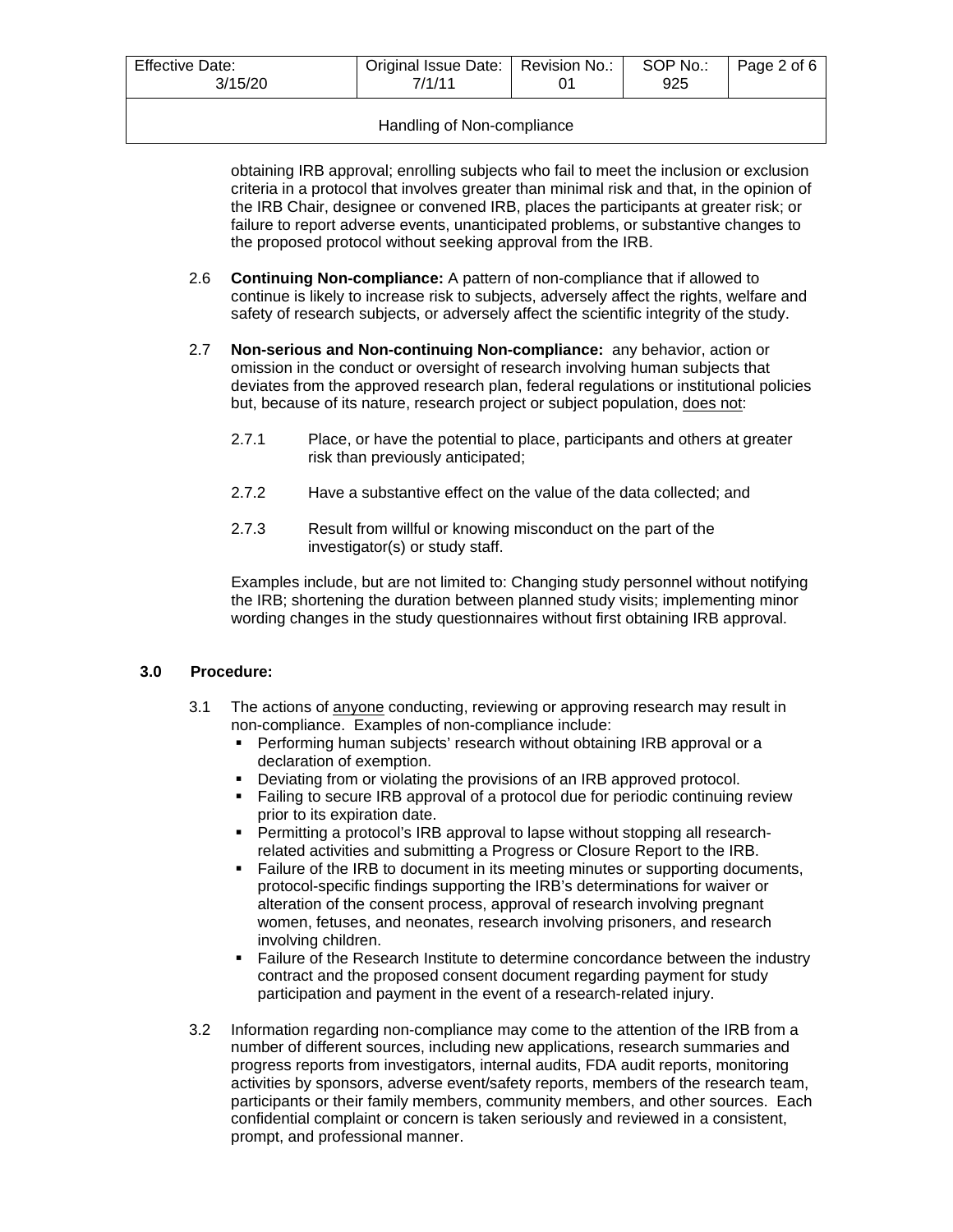| <b>Effective Date:</b><br>3/15/20 | Original Issue Date:   Revision No.:<br>7/1/11 |  | SOP No.:<br>925 | Page 3 of 6 |
|-----------------------------------|------------------------------------------------|--|-----------------|-------------|
| Handling of Non-compliance        |                                                |  |                 |             |

3.3 It is the obligation of the PI and study team to submit a written report to the IRB within 7 calendar days of any occurrence of non-compliance that is suspected to be serious or continuing. Reports must contain enough information to determine whether the report is sufficiently credible so that potential evidence of noncompliance may be identified and acted upon.

## 3.4 **Initial Assessment of Reports of Non-compliance**

- 3.4.1 All reports of non-compliance (i.e., allegations of non-compliance and all self-reported non-compliance) will be initially reviewed by the HRPP Director.
- 3.4.2 Within five (5) business days of receipt, the HRPP Director or designee will evaluate the report or allegation and determine the nature of the noncompliance.
- 3.4.3 Based on a preliminary review of available information, communication with the principal investigator(s) involved in alleged non-compliance activities, and the seriousness of the allegations, the Director, in collaboration with the IRB Chair, will determine if immediate suspension of study procedures and/or study enrollment is required for the project in question, as well as for other projects under the same investigator.
- 3.4.4 If suspension is required, the principal investigator(s) involved in the allegations and associated research staff personnel, Department Head(s), and Institutional Official (IO) are notified in writing. Federal regulatory agencies are notified, if applicable, and, in the case of externally funded studies, notice is sent to the sponsor.
- 3.4.5 Otherwise, non-compliance that is neither serious nor continuing will follow the process under "Handling Non-compliance that is neither serious nor continuing" described below.
- 3.4.6 Non-compliance that is serious or continuing will follow the process under "Handling Non-compliance that is serious or continuing".
- 3.4.7 The HRPP Director may continue with the investigation, assign the investigation to HRPP staff, or refer to an investigative group assigned by the IRB.

#### 3.5 **Handling Non-compliance that is neither serious nor continuing**

- 3.5.1 An investigation of the non-compliance may involve examination of study records, as well as discussion with the complainant (if not anonymous), principal investigator, research team, research participants and/or family members, witnesses and others as appropriate.
- 3.5.2 Upon completion of the investigation, the HRPP Director, along with the IRB Chair, determines whether any corrective actions are needed, and communicates this to the involved individuals.
- 3.5.3 The Director or designee will work with the individuals to implement the corrective action plan and ensure that all requirements are completed.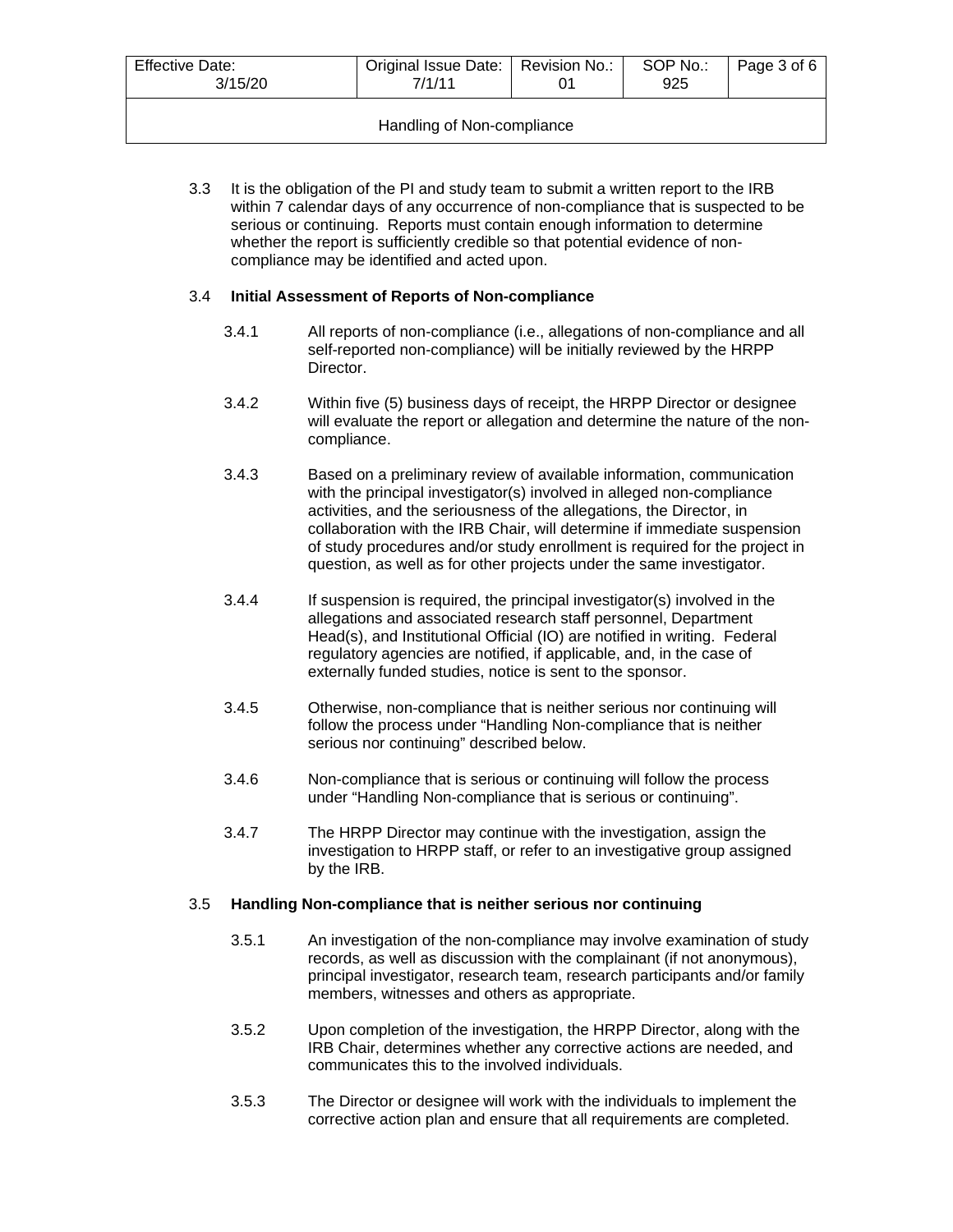| <b>Effective Date:</b><br>3/15/20 | Original Issue Date:   Revision No.:<br>7/1/11 |  | SOP No.:<br>925 | Page 4 of 6 |
|-----------------------------------|------------------------------------------------|--|-----------------|-------------|
| Handling of Non-compliance        |                                                |  |                 |             |

3.5.4 If the involved individuals do not implement the corrective action plan, the matter will be considered to be continuing non-compliance and the procedures in that category will be followed.

## 3.6 **Handling Non-compliance that is serious or continuing**

- 3.6.1 The HRPP Director or investigative group will prepare a complete written report documenting the serious or continuing non-compliance, the findings of the investigation, the current status of the protocol (suspended, or not), and any recommended corrective actions.
- 3.6.2 This report will be sent to the IO and the non-compliance referred to a convened IRB for review and action. A special meeting may be called, if necessary.
- 3.6.3 The IRB members will receive copies of all investigative documents, the original IRB application, as well as, the currently approved protocol and consent documents. All members are expected to review the documents prior to the meeting.
- 3.6.4 The assigned investigator(s) will attend the meeting and provide a summary of the information gathered during the investigation.
- 3.6.5 The Principal Investigator may be invited to attend the meeting and allowed an opportunity to respond to the allegation(s).
- 3.6.6 The IRB may meet with the complainant (if not anonymous) and others as needed.

#### 3.7 **Actions of the convened IRB**

- 3.7.1 The convened IRB will confirm by vote whether they feel the noncompliance is serious or continuing.
- 3.7.2 If the IRB determines the non-compliance is not serious or continuing, the matter will be referred back to the HRPP Director along with any recommendations. The Director will determine the corrective actions that are needed, communicate this to those involved and will ensure that the corrective actions are completed.
- 3.7.3 If the IRB confirms the non-compliance is serious or continuing, it will consider the following actions:
	- **Suspension of the research. (This may be done immediately if** necessary to eliminate apparent immediate hazards to the research subjects.)
	- Termination of the research.
	- Notification of current participants (required when such information might relate to participants' willingness to continue to take part in the research.
	- Modification of the protocol.
	- Modification of the information disclosed during the consent process.
	- Additional information must be provided to past participants.
	- Requirement that current participants re-consent to participation.
	- **Modification of the continuing review schedule.**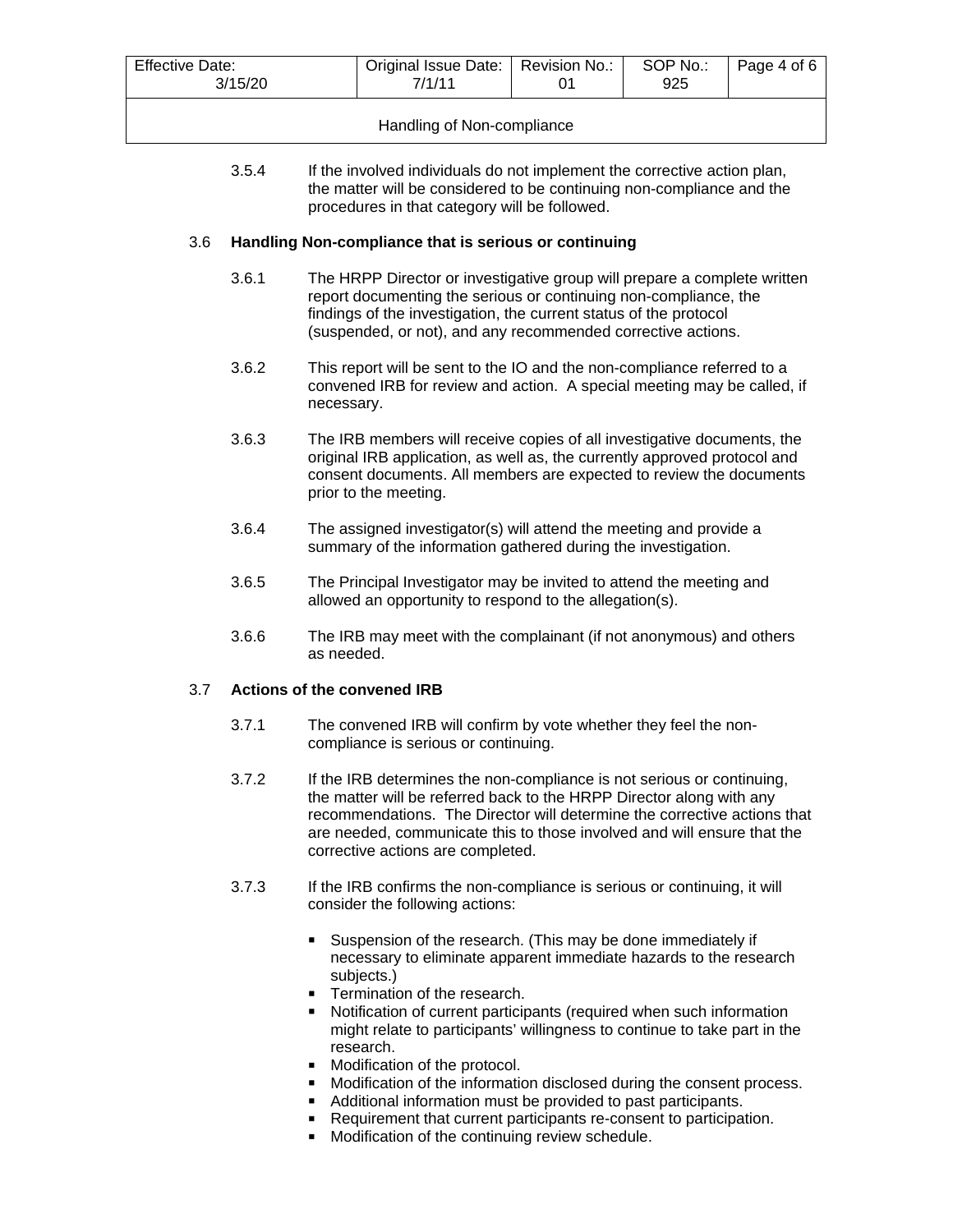| <b>Effective Date:</b><br>3/15/20 | Original Issue Date:   Revision No.:  <br>7/1/11 |  | SOP No.:<br>925 | Page 5 of 6 |
|-----------------------------------|--------------------------------------------------|--|-----------------|-------------|
| Handling of Non-compliance        |                                                  |  |                 |             |

- **Monitoring of the research.**
- **Monitoring of the consent.**
- Obtaining more information pending a final decision.
- Referral to other organizational entities such as legal counsel, risk management, institutional official (IO).
- **Provide additional recommendations to the IO.**
- Other actions appropriate for the non-compliance.

#### 3.8 **Final Authority**

- 3.8.1 The IO has the final authority to confirm the IRB's recommendation of serious and/or continuing non-compliance..
- 3.8.2 The IO may authorize additional investigation utilizing members drawn from appropriate divisions in the Hartford Healthcare to further consider the non-compliance. Findings will be reported to the IO within a reasonable time frame as described by the IO.

#### 3.9 **Reporting**

- 3.9.1 The IO or designee will report the institution's determinations and findings to all appropriate entities within Hartford HealthCare, and to relevant regulatory agencies as described in HRPP Policy #930 – "*Reporting to Institutional Officials and Regulatory Agencies*".
- 3.9.2 All correspondence will be filed in the applicable study file.

#### **4.0 Documentation:**

- 4.1 The HHC HRPP office will maintain all records related to the implementation of this policy, electronic communications, and notifications to investigators, funding or regulatory agencies, etc.
- 4.2 Records will be archived for a period of at least six (6) years following the termination or completion of the research activities.

#### **5.0 References:**

- 5.1 45 CFR 46.108(a)(4)(i), 45 CFR 46.116c)(5)
- 5.2 21 CFR 50.25(b)(5), 21 CFR 56.108(b)(2), 21 CFR 56.113
- 5.3 Reporting Incidents to OHRP: Guidance on When and How to File Incident Reports (June 20, 2011)